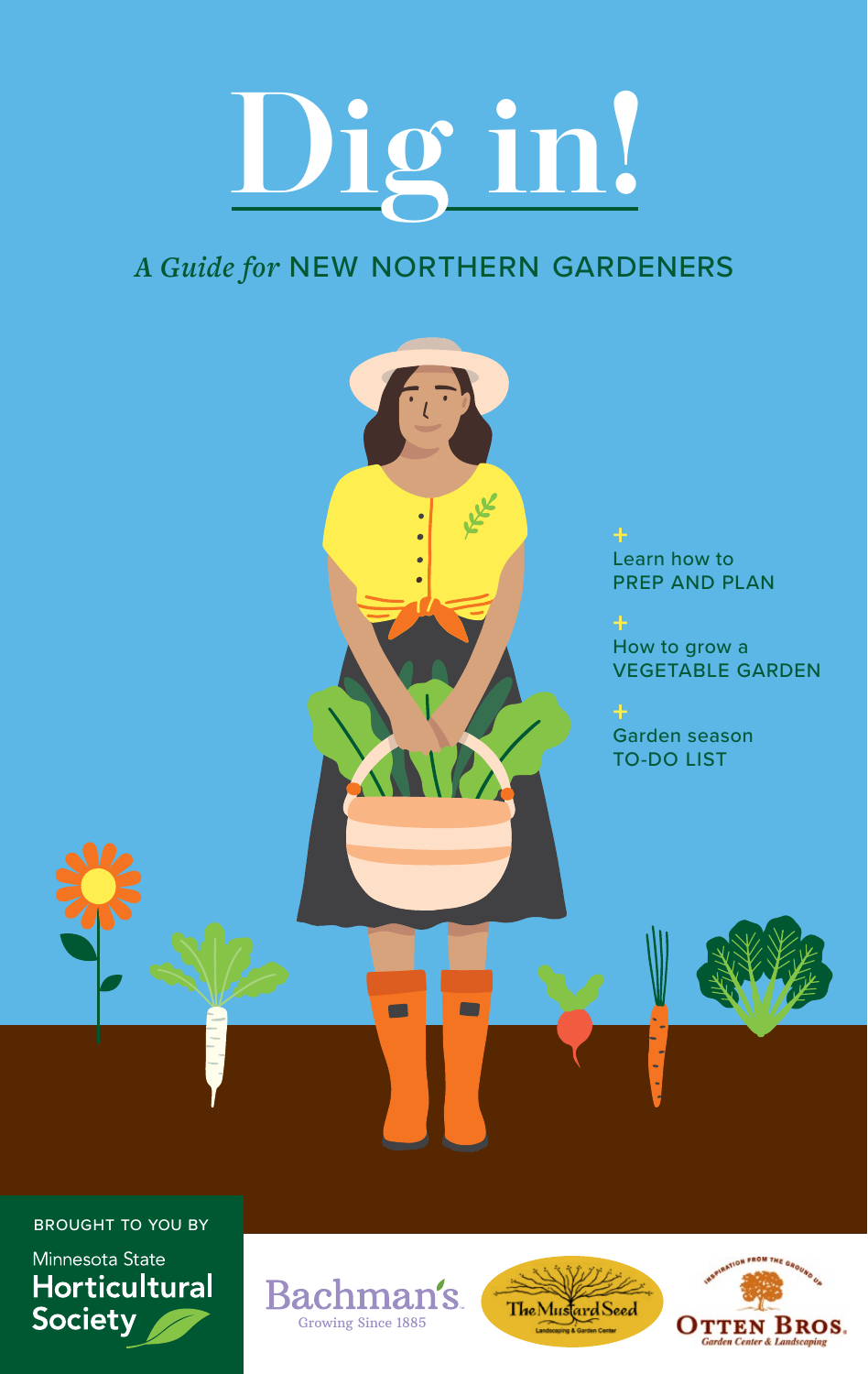## **Ready, Set, Grow!**



So, you're starting a garden? High five! We *love* that idea. And you're in good company—more than 16 million new gardeners dug into gardening for the first time last year, growing everything from fresh veggies to flowers for bees and butterflies. Whether you're embracing a new hobby in the wake of the pandemic, finding new ways to get your sweat on all summer long, helping our planet by adding more native and pollinator-friendly plants or just craving more fresh air and sunshine, we're here to help you get started and cultivate what we hope will become a lifelong love of growing.

## **Before you dig in**

#### **STEP 1: PREP**

It's as important as planting. Before digging in, let's talk about two key elements of a healthy garden: sun and soil.

Many plants love to bask in full sun while others thrive in shadier spots, and some require a bit of both. Grab a lawn chair and spend time in your intended garden space—see how much direct light that area gets and when because not all sunshine is equal. The most intense hours of sunlight are between 10 a.m. and 2 p.m. Gardens in direct sun during those four hours will make a great home for plants that thrive in full sun.

Whether your soil is thick, wet clay or dry and sandy, the solution is almost always adding compost. It introduces important nutrients and improves soil structure, helping sandy soil retain water and breaking up clay so water will flow and roots can grow.

How to build a raised bed northerngardener.org/building-raised-bed-gardens-2-options

Make your own compost northerngardener.org/compost-for-beginners

#### **SOIL PREP TIP**

If your plants aren't thriving and pests or diseases aren't present, get a soil test in the fall to see if your bed's lacking minerals and nutrients. In spring, you can amend your soil or switch to raised beds filled with compost and a rich, welldraining soil mixture.



#### **STEP 2: PLANNING**

Whether you're laying out a small vegetable bed or planning a major renovation with patios, paths and new plants, ask yourself a few questions first. How do I want to use the space? How do I want the space to feel? What practical considerations do I have to think about (water flow, traffic patterns, light, wind, wildlife and neighbors)? If you're growing edibles, what do you like to eat and cook with?

#### **PLANNING TIP**

Start a garden journal. Sketch plans and jot down plants to try. Make notes during the season so you can remember what worked (and what didn't) and what you liked (and didn't) when you start planning again next year.

### **Must-Know Garden Lingo**

**Annual:** A plant that completes its life cycle in a year or less. Annuals require sowing every year and their flowers usually bloom profusely throughout the summer.

**Perennial:** A plant that lives two or more years outdoors in the ground. The foliage usually dies back each winter and the plant sends up new shoots from the same root system in spring.

**Full sun:** At least six (and preferably eight) hours of sunlight per day.

**Part sun/part shade:** Four to six hours of sunlight per day.

**Full shade:** Less than four hours of direct sunlight per day.

**Deadhead:** To cut spent flowers off a plant and encourage the plant to bloom again.

**Compost:** Organic matter often made up of decomposed plant material and added to soil to replenish nutrients.

**Amend:** To improve soil quality and structure by adding organic matter, such as compost.

**Direct sow:** To plant seeds directly in their permanent growing space.

**Mulch:** A layer of material (we recommend wood chips, pine bark, leaves, straw or grass clippings) covering exposed soil to minimize weeds, reduce erosion, moderate soil temperature and retain moisture.

**Native:** A plant type that has been present in a specific geographic area for hundreds or thousands of years, that is well-suited to the climate, supports native wildlife and requires fewer resources to thrive.

**Pollinators:** Bees, butterflies, hummingbirds and other wildlife that transfer pollen.

**Hardiness:** The degree to which a plant can withstand cold temperatures. Perennials are rated using the USDA zone system to indicate in which geographic areas they can survive. If you're growing in the Upper Midwest, chances are you're gardening in zone 3, 4 or 5.

Find your zone northerngardener.org/find-your-hardiness-zone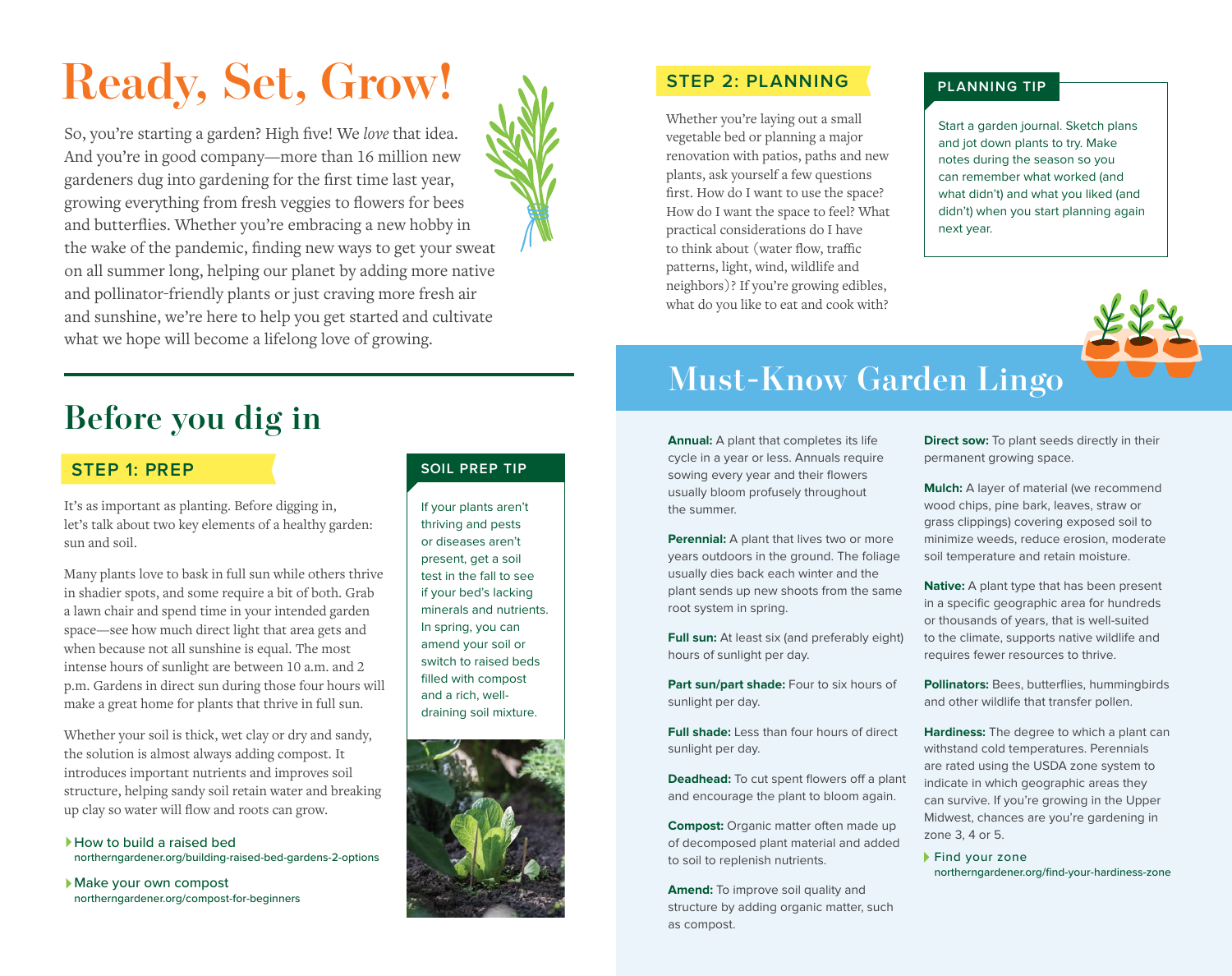## **Getting Dirty**

With prep and planning done, that means one thing … time to plant!

#### **WHEN**

It depends … on weather, soil temperature and specific plant requirements. Some plants can tolerate cooler temperatures and be planted earlier in the season (think pansies, ornamental kale, dianthus, violas, peas, radishes and sweet alyssum).

Don't plant everything in one backbreaking session. Spread it out—plant some hardy annuals in early spring, direct sow seeds when the chance of frost has passed and sprinkle in perennials, herbs and more annuals for color throughout the season.

Soak up that warm sunshine and the smell of fresh soil—you can plant to your heart's content all season long.

When to plant northerngardener.org/three-ways-todetermine-when-to-plant

#### **WHERE**



Veggie garden spacing tips northerngardener.org/how-far-apart-to-plant-inthe-vegetable-garden

#### **PLANTING TIP**

Study and hang on to plant tags for important details! They tell you plant size, bloom time, sun exposure, and are a good reminder of what to plant again next year. Try gluing any favorites into your garden journal rock stars are worth planting again!

**Annuals:** fuschia, begonia, impatiens,

**Perennials:** astilbe, bleeding heart,

**Veggies:** broccoli, peas, radishes,

#### **WHAT**

Here's where the real fun begins. Now that you know about hardiness zones and soil and sun conditions, it's time to pick plants that will fit and thrive in your particular area. Here are some of our easy-to-grow favorites.

**FOR SHADE**

hosta, turtlehead

beets, turnips, carrots

torenia

#### **FULL SUN**

**Annuals:** calibrachoa, snapdragon, bachelor's buttons (bonus: pollinators love them!)

**Perennials:** catmint, coneflower, liatris, rudbeckia, salvia, sedum, Shasta daisy

**Veggies:** Tomatoes, cucumbers

### **How to Start a Vegetable Garden**

If your main gardening goal is to have fresh, homegrown tomatoes, basil, lettuce and zucchini in your backyard, welcome to the club! Our top six tips for new veggie gardeners:



#### 1. Start small. Try growing patio-sized tomatoes or cucumbers in a container, or fill a small raised bed with herbs and lettuce.

2. Look for a convenient location drenched in full sun and close to a deck or path, so you can easily weed, water and harvest.

3. Mix plenty of compost in with the soil to add the nitrogen most vegetable plants require.

4. Start with plants or seeds from your local garden center, and pick easy-to-grow vegetables, such as cucumbers, beans, lettuces and tomatoes.

**5.** Feed your garden. Fertilize twice a month with liquid seaweed or fish emulsion fertilizer.

**6.** Weed early and often.

#### **TOOL STARTER KIT**

Shovel or spade

**Trowel** 

Pruner

Gloves

Rain gauge

Hose and watering wand or can



#### **SMALL-SPACE GARDENING IDEAS**

- ▶ Try growing up! northerngardener.org/ try-vertical-gardening
- ▶ Tiny vegetables are trending northerngardener.org/ garden-trends-2021-tinyvegetables
- Plant a rug garden northerngardener.org/ plant-a-rug-garden

#### **NOT SURE WHERE TO START?**

Here's a simple 5-by-5-foot veggie garden plan we love.

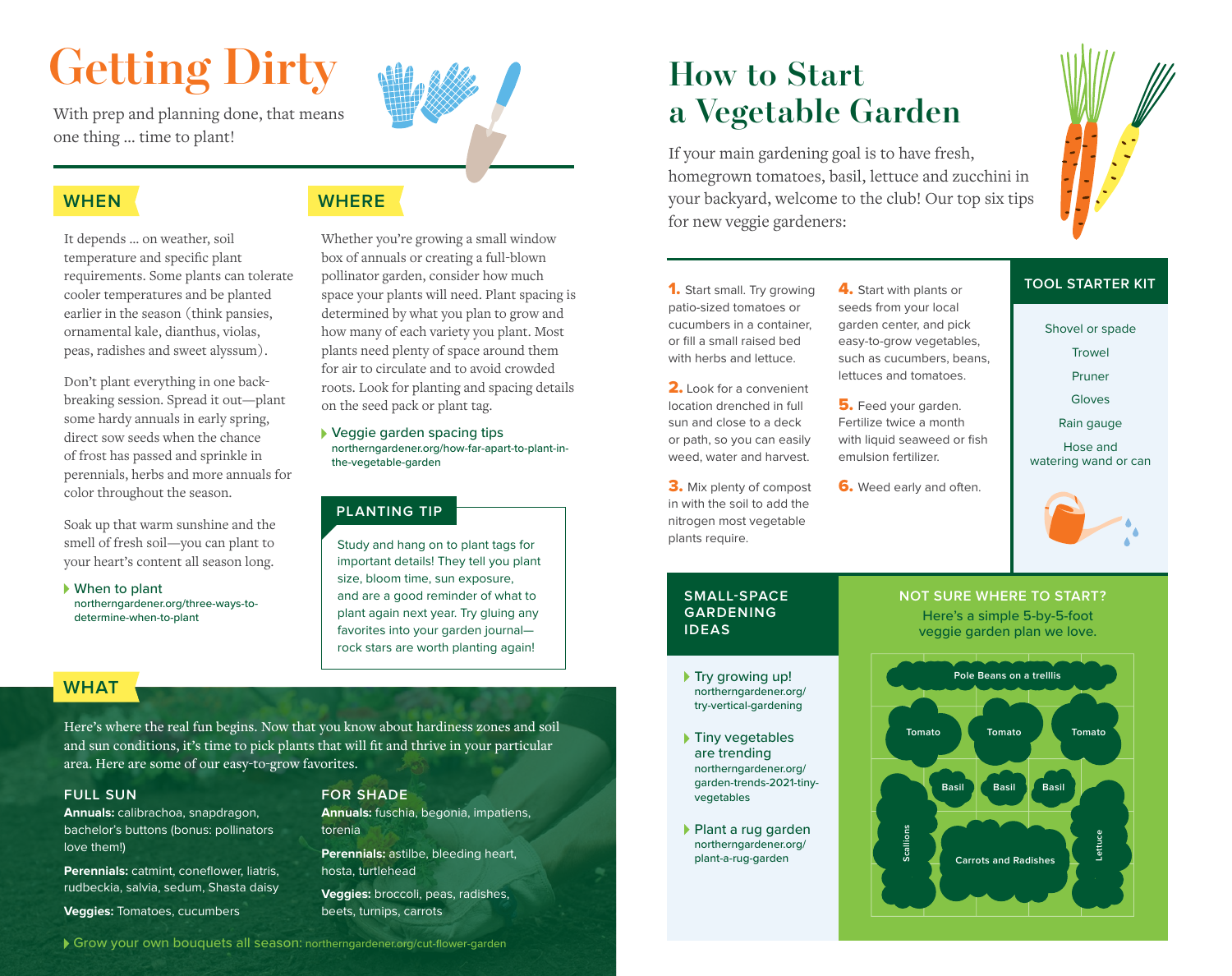## **Gardening To-Do List**

Start planting after the last chance of frost has passed (early May, usually).

Add compost to garden beds.

Visit your favorite garden center to purchase and plant hardy annuals, like pansies, for early season blooms.

Start direct seeding outside: peas, onions, leeks, spinach, lettuces, radishes.

Mulch to protect roots and keep weeds at bay.

In mid- to late May, buy annual flowers for containers.

Late May to early June, transplant tomatoes, peppers and eggplants into garden.

Set up cages, trellises and other supports before plants get too large.

**a Budget**

**Gardening on** 

Sow seeds for green beans, zucchini and squash outside in the garden.

Deadhead repeat-blooming annuals and perennials regularly to keep them looking their best and to encourage more blossoms.

Monitor rain—most plants need 1 inch per week. If you don't get that in rain, supplement with the hose. Water deeply, rather than frequently. During hot spells, containers will need daily watering.

Harvest early lettuces, spinach, arugula, radishes and peas now, when they're tastiest.

Weed regularly to keep beds tidy.

pick up discounted plants to fill in any garden holes. Store seeds from the plants you love in a cool, dry spot and sow them next year.

Fertilize annual flower containers with a liquid fertilizer every one to two weeks for maximum blooming.

Keep an eye out for problems—pests, chewed leaves, mildew and nutrient deficiencies tend to become noticeable in July, when plants finish their first burst of growth and turn their attention to flowering and fruiting.

Prune spring-flowering shrubs that have finished flowering to encourage development of young shoots that will bear flowers next year.

Harvest herbs and early vegetables such as greens, beets, zucchini and summer squash.

#### **MAY JUNE JULY AUGUST**

Reduce fertilizer applications to allow perennials, shrubs and trees time to harden off before cooler weather

Continue watering and weeding. Tie up floppy flower spikes.

Harvest often. Usually, the more you pick (beans) or cut back (lettuce), the more you'll get!

▶ Harvesting tips northerngardener.org/when-to-harvest-vegetables

#### Garden to table: northerngardener.org/recipes

Remove worn out annuals and veggies and replace with new ones.

Cutting back some annuals and perennials will encourage new growth and give the plants a fresh look for fall.

Look for pests on or around plants. Taking care of insects now may keep several generations out of your garden next summer.

#### **SEPTEMBER**

Collect seeds from favorite herbs and flowers in your garden.

Plant spring-blooming bulbs, such as tulips, daffodils, hyacinths and snowdrops.

#### **OCTOBER**

Fall garden clean-up. Remove any diseased or unhealthy plants, and leave all other perennials standing as food and protection for wildlife.

Plant garlic-it's easy! northerngardener.org/ growing-garlic

### **Gardening for the Planet**

for birds, butterflies, **insects** and other important wildlife.

Planting natives such as blazing stars, coneflowers and asters provides food and habitat Legumes like beans, peas, clovers and lupines fix nitrogen and build organic matter in the soil.

wildlife with every native and pollinatorfriendly plant we add to our landscape. All plants Including grasses like little bluestem

> can absorb rain and prevent runoff and erosion.

On a larger scale, gardeners can help minimize climate change and support local

> pull carbon dioxide out of the air and turn it into the oxygen we need to breathe.

Don't let an empty wallet stop you from growing. Budget-minded gardeners look for discounts at local garden centers and greenhouses, use seeds to grow plants, and save seeds from one year to the next. Ask friends or neighbors with robust gardens if they might be willing to divide some of their overgrown perennials and share. Visit your local garden center in June, July or August and take advantage of mid- and late-season sales—



▶ 10 reasons why gardens matter: northerngardener.org/10-reasons-gardens-matter